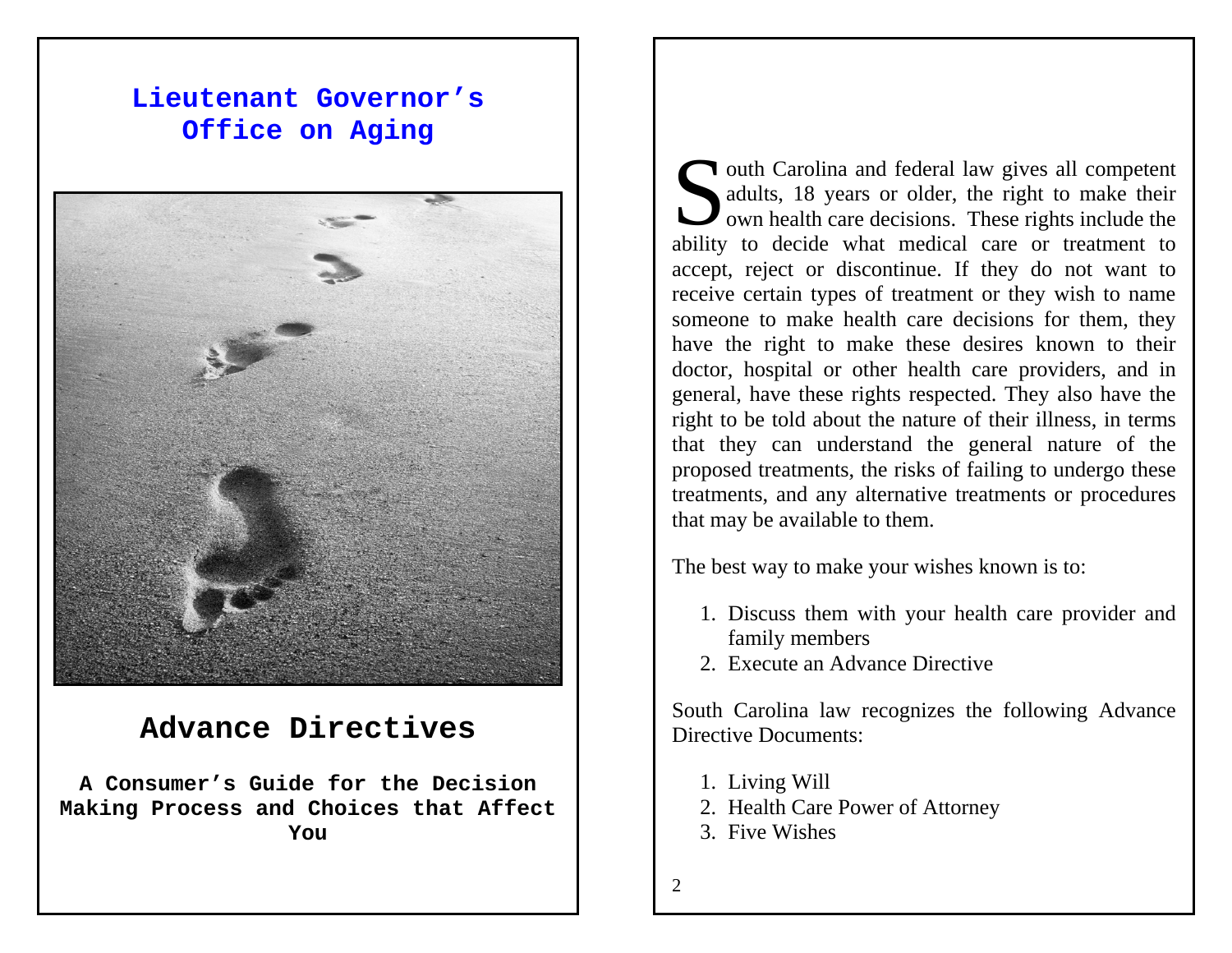Full Text of the law can be found in the:

**S.C. Code of Laws** 

**Title 44, Chapter 66, Section 10**

## **YOU HAVE THE RIGHT TO MAKE HEALTH CARE DECISIONS THAT AFFECT YOU**

As written into both State and Federal Law, you have the right to make all decisions about health care you receive. If you do not want treatments to prolong life, you have the right to tell your doctor, either orally or in writing. If you want to refuse treatment, but you do not have someone to name as your agent you can sign a Living Will.

## **THE PURPOSE OF THE ADVANCE DIRECTIVES**

Most patients can express their wishes to their doctor, but some who are badly injured, unconscious or very ill cannot. People need to know your wishes about health care in the event you become unable to speak for yourself. These wishes can be expressed through advance directives.

In a Living Will, you tell your doctor that you do not want to receive certain treatments while in a Health Care Power of Attorney, you name an agent who will tell the doctor what treatment should or should not be provided.

In the "Five Wishes" document, wish one is the Health Care Power of Attorney and wish two is the Living Will. This document along with the other forms of Advance Directives empowers you to control a very important aspect of your health care—especially in the event that you are seriously ill.



The decision to sign an advance directive is very personal and very important. These documents The decision to sign an advance directive is very personal and very important. These documents will be followed only if you are unable to make decisions for yourself due to illness or injury. While you are pregnant, these documents will not cause life support to be withheld. If you do not have an advance directive that tells what you want done, you do not know what decisions will be made or who will make them. Decisions may be made by certain relatives designated by South Carolina Law by the *Health Care Consent Act,* by a person appointed by the court, or by the court itself.

The best way to make sure your wishes are followed is to state them in an Advance Directive. If do not have someone to name as your agent, you can sign a Living Will.

 $\Delta$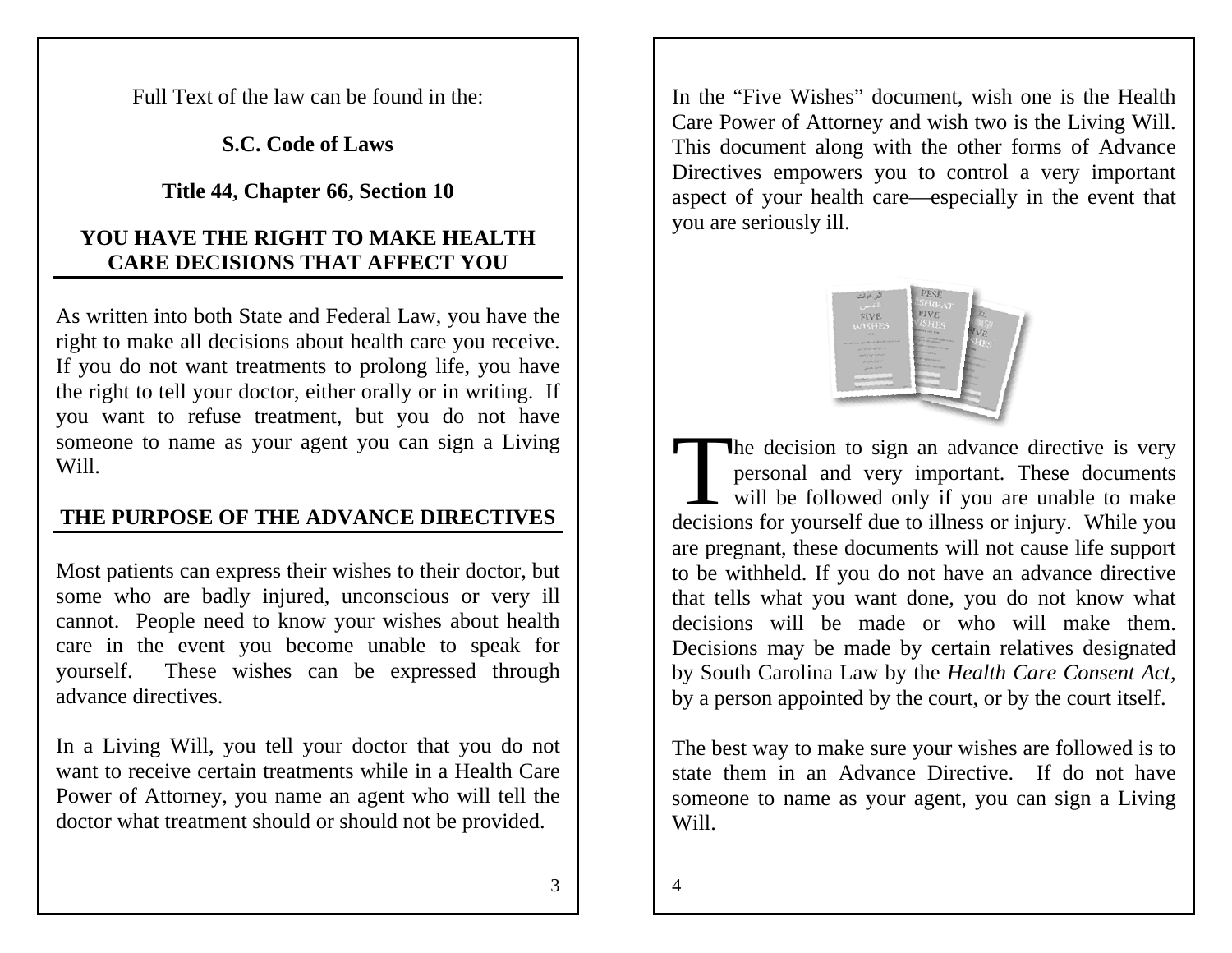If you have questions about signing Advance Directives, talk with your doctor, minister, priest, rabbi or other health or religious professional.

It is very important that you discuss your feelings about life support with your family. A Health Care Power of Attorney should also be discussed with the people you intend to name as your agent or alternate agents to make sure they are willing to serve and that they know your wishes.

This pamphlet will now answer some frequently asked questions regarding this procedure.

### **ARE THERE FORMS FOR ADVANCE DIRECTIVES IN SOUTH CAROLINA?**

**Yes.** The South Carolina legislature has approved forms for a Living Will, Health Care Power of Attorney and "Five Wishes". The Living Will form that the legislature approved is called a *Declaration of a Desire for a Natural Death.* You may get these forms by calling:

> **Your Area Agency on Aging Your Local Council on Aging Lieutenant Governor's Office on Aging 1-800-868-9095 or 803-734-9900 1-800-5wishes (594-7437)**

#### **HOW ARE A HEALTH CARE POWER OF ATTORNEY AND A LIVING WILL DIFFERENT?**

The agent named in a Health Care Power of Attorney can make decisions about your health care. If you want to state your wishes concerning medical treatment at the end of life you can sign a Living Will. A Living Will only tells the doctor what to do if you are **permanently unconscious** or if you are **terminally ill and close to death**. A Health Care Power of Attorney is not limited to these situations.

Permanently unconscious means that you are in a persistent vegetative state in which your body functions but your brain does not. This is different from a coma because a person in a coma usually wakes up; permanently unconscious persons do not.

A Living Will states what treatment you **do not** want. A Health Care Power of Attorney states what treatment you **do** want, as well as what you do not want.

With a Living Will, you must decide what should be done in the future without knowing exactly what the circumstances will be when the decision is put into effect. With a Health Care Power of Attorney, the agent can make the decisions when the need arises, and will know what the circumstances are.

An Ombudsman Witness designated by the Lieutenant Governor's Office on Aging must be a witness if you

5

6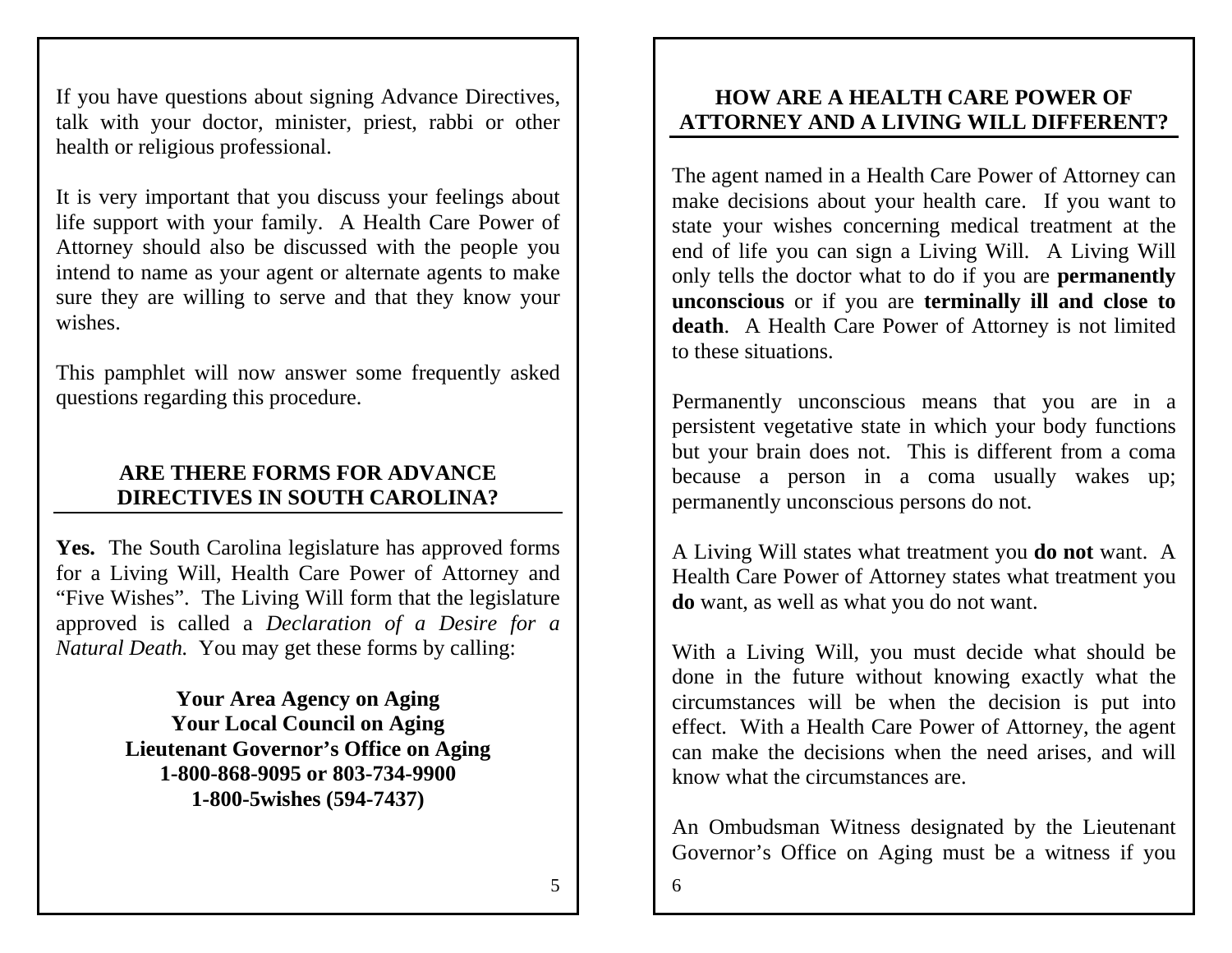sign a Living Will when you are in a hospital or nursing home. An Ombudsman witness does not, however, have to be a witness if you sign a Health Care Power of Attorney or Five Wishes in a hospital or nursing home.

The Health Care Power of Attorney contains a HIPAA statement and the notary is optional.

**The Five Wishes** is an easy to use legal document that lets your family and doctors know which person you want to make health care decisions for you when you can't make them; the kind of medical treatment you want or do not want; how comfortable you want to be treated and what you want your loved ones to know.

#### **I WANT TO BE ALLOWED TO DIE A NATURAL DEATH AND NOT BE KEPT ALIVE BY MEDICAL TREATMENT, HEROIC MEASURES, OR ARTIFICIAL MEANS. HOW CAN I MAKE THIS HAPPEN?**

The best way to be sure you are allowed to die a natural death is to sign a Health Care Power of Attorney that states the circumstances in which you would not want treatment. On the South Carolina form, you should specify your wishes in items six (6) and seven (7).

#### **WHICH DOCUMENT SHOULD I SIGN IF I WANT TO BE TREATED WITH ALL AVAILABLE LIFE-SUSTAINING PROCEDURES?**

You should sign a Health Care Power of Attorney and not a Living Will. The South Carolina Health Care Power of Attorney form allows you to say either that you do or that you do not want life sustaining treatment.

#### **WHAT IF I HAVE AN OLD HEALTH CARE POWER OF ATTORNEY OR LIVING WILL OR SIGNED ONE IN ANOTHER STATE?**

If you have previously signed a Living Will or Health Care Power of Attorney, even in another state, it is probably valid. However, it may be a good idea to sign the most current forms. For example, the current SC Living Will form covers artificial nutrition and hydration whereas the older forms do not.

#### **HOW IS A HEALTH CARE POWER OF ATTORNEY DIFFERENT FROM A DURABLE POWER OF ATTORNEY?**

A Health Care Power of Attorney is a specific form of Durable Power of Attorney that names an agent only to make health care decisions. A Durable Power of Attorney may or may not allow the agent to make health care decisions. It depends on what the document says.

7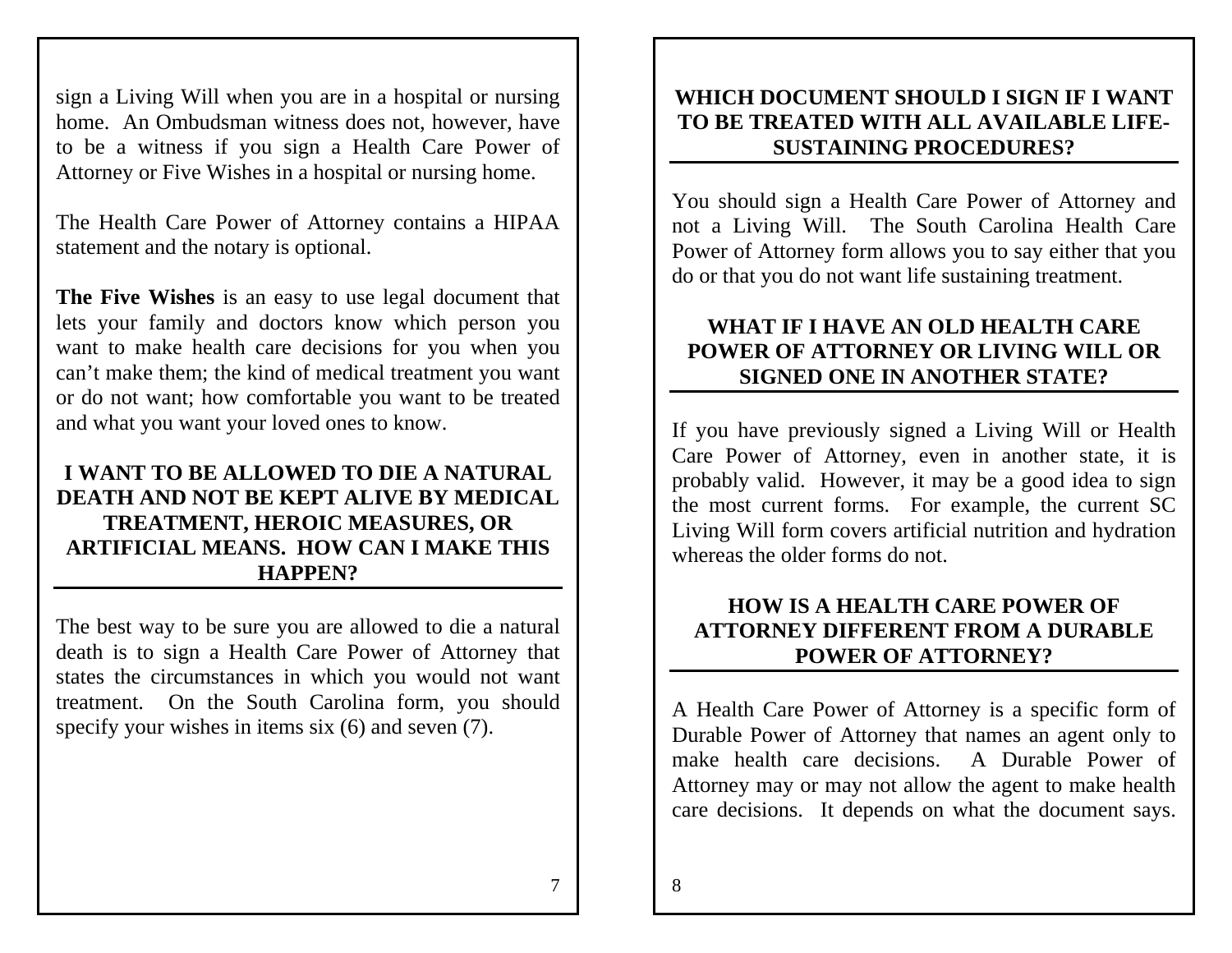The agent may only be able to make decisions about property and financial matters.

#### **WHAT ARE THE REQUIREMENTS FOR SIGNING A LIVING WILL?**

You must be eighteen years old to sign a Living Will. Two persons must witness your signing the Living Will form. A notary public must also sign the Living Will form. If you sign the form while you are a patient in a hospital or resident in a nursing home, an Ombudsman witness must be present for your signing.

There are certain people who cannot serve as a witness. Please read the Living Will form carefully to be sure your witnesses are qualified.

#### **WHO SHOULD I APPOINT AS MY AGENT? WHAT IF MY AGENT CANNOT SERVE?**

You should appoint a person you trust and who knows how you feel about health care. You should also appoint at least one alternate who will make decisions if your agent is unable or unwilling to make these decisions. You should talk to the people you choose as your agent and alternate agents to be sure they are willing to serve.

#### **IS THERE ANYTHING I NEED TO KNOW ABOUT COMPLETING THE LIVING WILL OR HEALTH CARE POWER OF ATTORNEY FORMS?**

Each form contains spaces for you to state your wishes about life support and tube feeding. If you do not put your initials in either blank, tube feeding may be provided, depending on your condition. Be sure to read the form carefully and follow the instructions.

#### **WHERE SHOULD I KEEP MY FORMS?**

Keep the originals in a safe place where your family members can get them. You should also give a copy to as many of the following people as you are comfortable with:

> Family Members/Agents Your Health Care Providers/Lawyers Your Minister/Priest/Rabbi

Do not put your only copy of these forms in your safe deposit box

## **WHAT IF I CHANGE BY MIND AFTER I HAVE SIGNED AN ADVANCE DIRECTIVE?**

You make revoke (cancel) your advance directive at any time. The forms contain instructions for doing so. You must tell your doctor and anyone else who has a copy